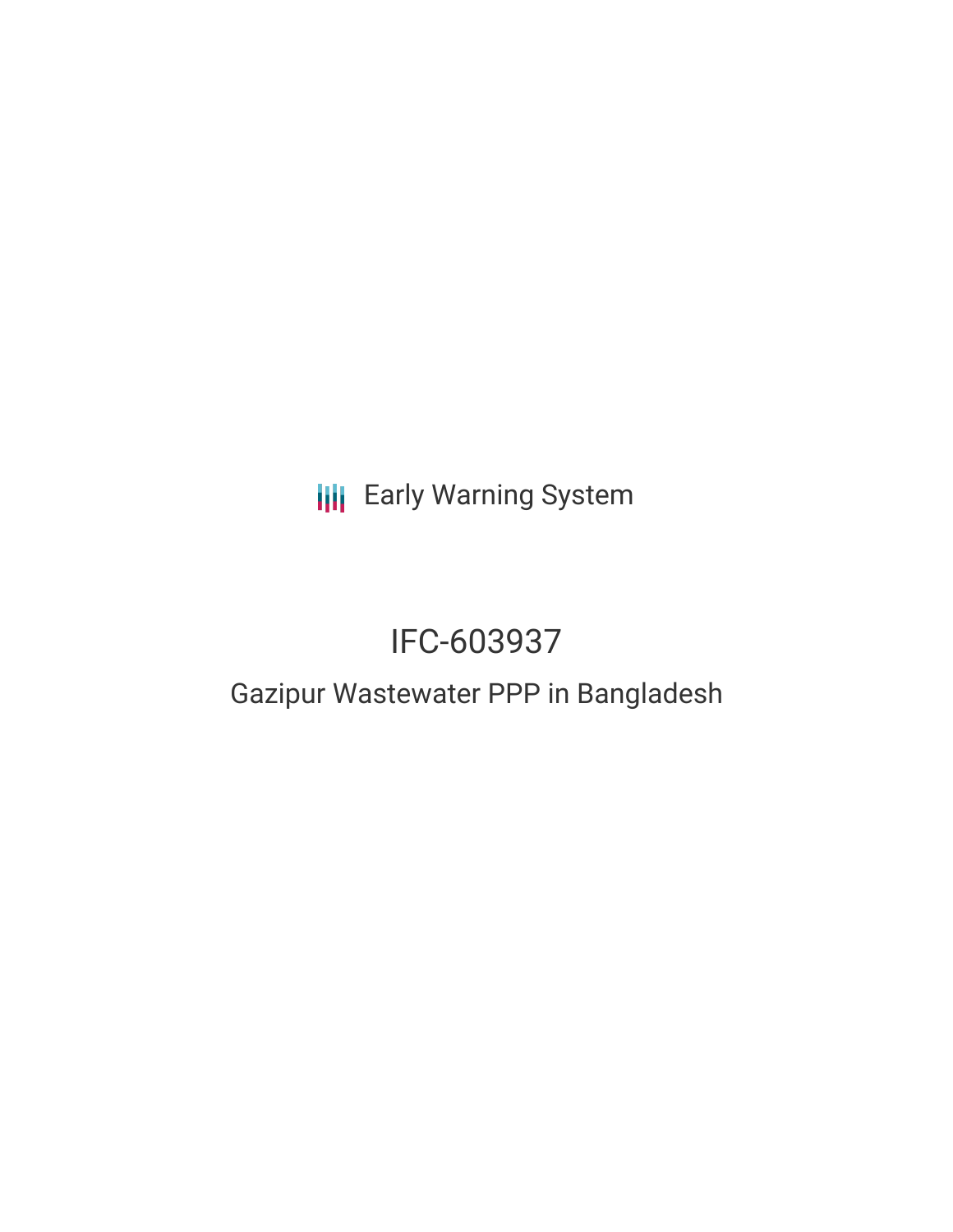

### **Quick Facts**

| <b>Countries</b>              | Bangladesh                              |
|-------------------------------|-----------------------------------------|
| <b>Specific Location</b>      | Gazipur                                 |
| <b>Financial Institutions</b> | International Finance Corporation (IFC) |
| <b>Status</b>                 | Active                                  |
| <b>Bank Risk Rating</b>       |                                         |
| <b>Voting Date</b>            | 2020-08-27                              |
| <b>Borrower</b>               | Government of Bangladesh                |
| <b>Sectors</b>                | Water and Sanitation                    |
| <b>Investment Type(s)</b>     | <b>Advisory Services</b>                |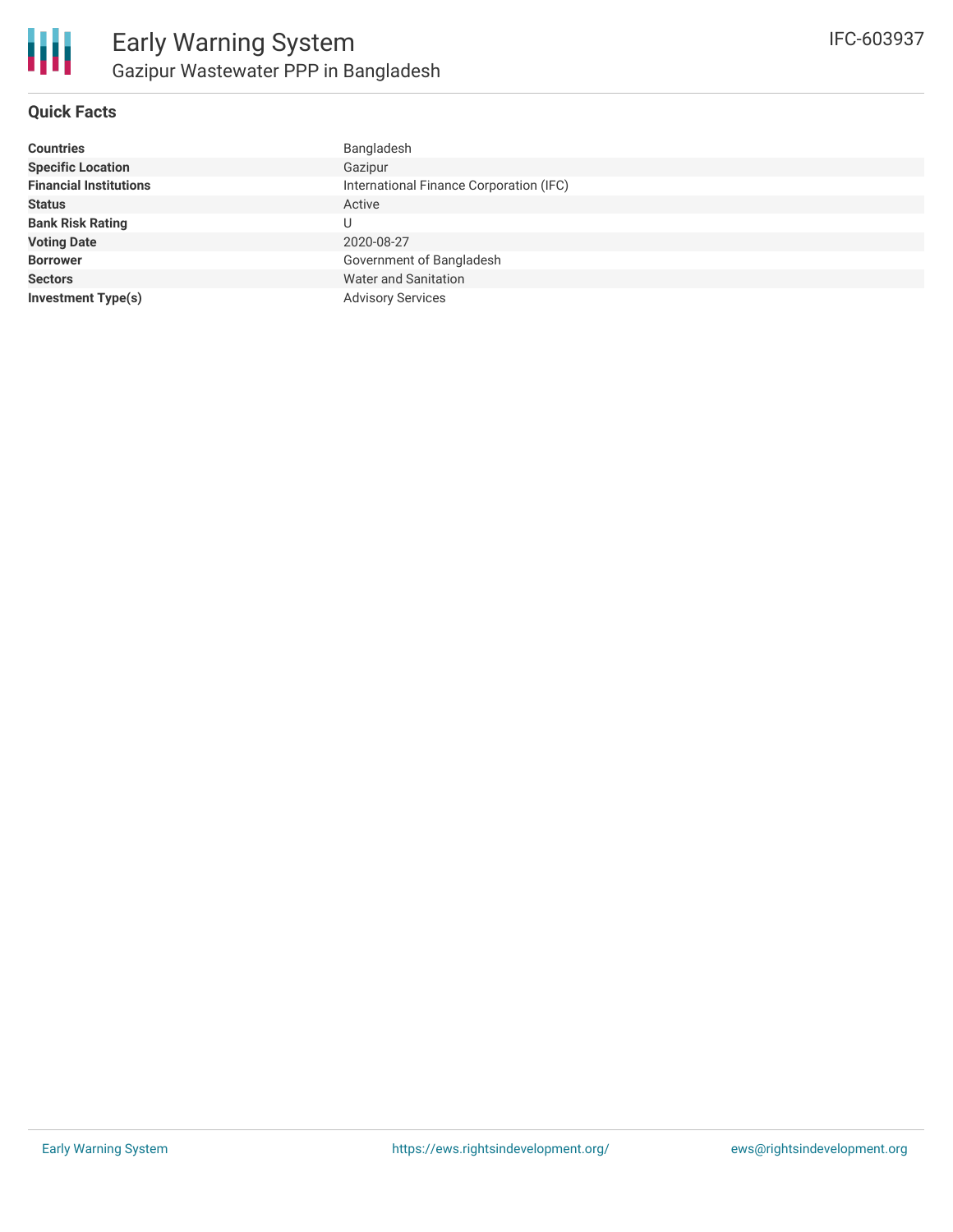

## **Project Description**

Through this project, IFC will assist the PPP Authority of the Government of Bangladesh and the Gazipur City Corporation to structure and competitively tender a public-private partnership project to develop wastewater management facilities across Zone 1 (Tongi) and Zone 4 (Gazipur) of Gazipur city. Once completed, this project is expected to provide improved sewage disposal system for the households in Zone 1 and Zone 4 of Gazipur city and shall lead to reduction in the amount of untreated wastewater currently being directly discharged into water bodies.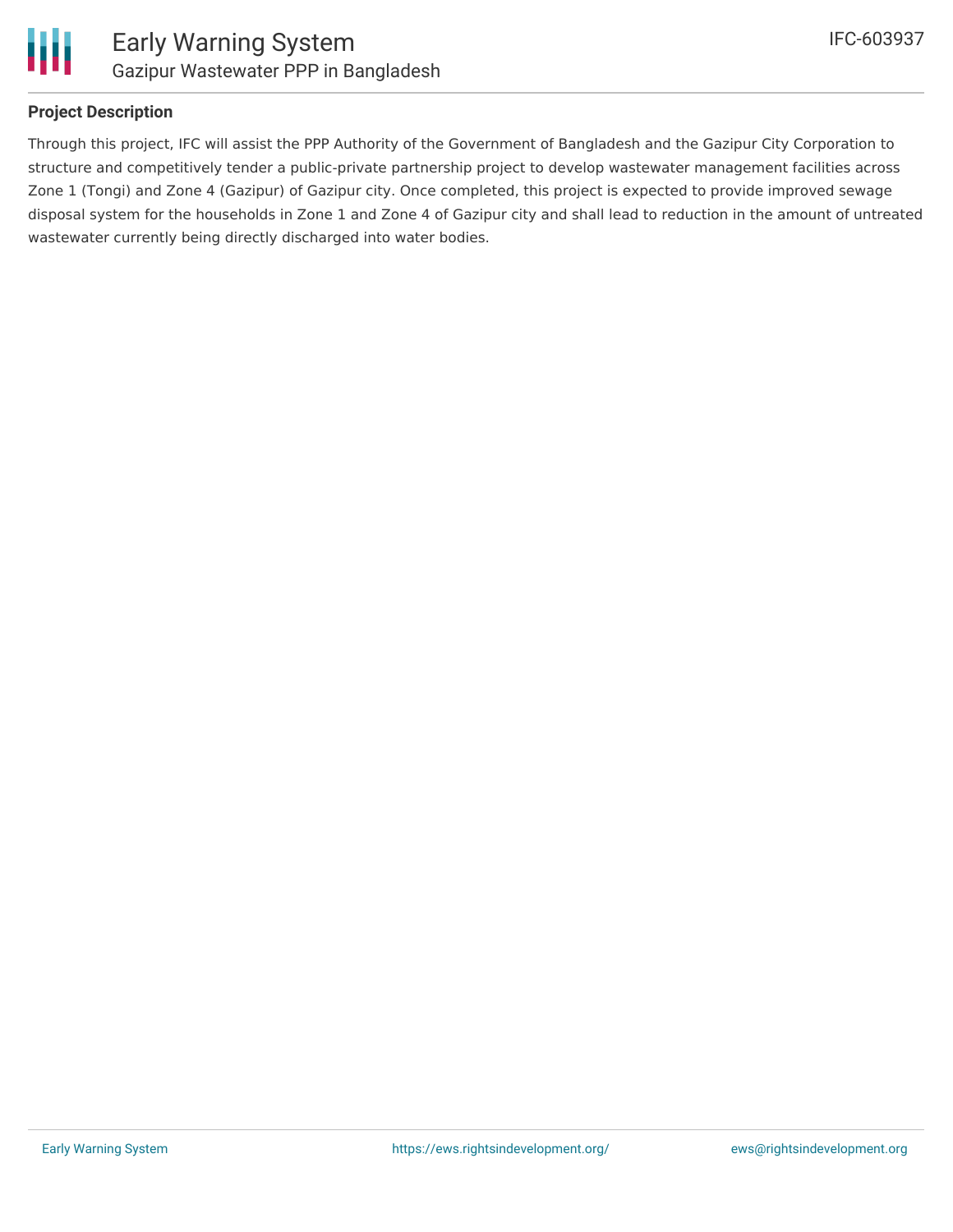

# **People Affected By This Project**

Once completed, this project is expected to provide improved sewage disposal system for the households in Zone 1 and Zone 4 of Gazipur city and shall lead to reduction in the amount of untreated wastewater currently being directly discharged into water bodies.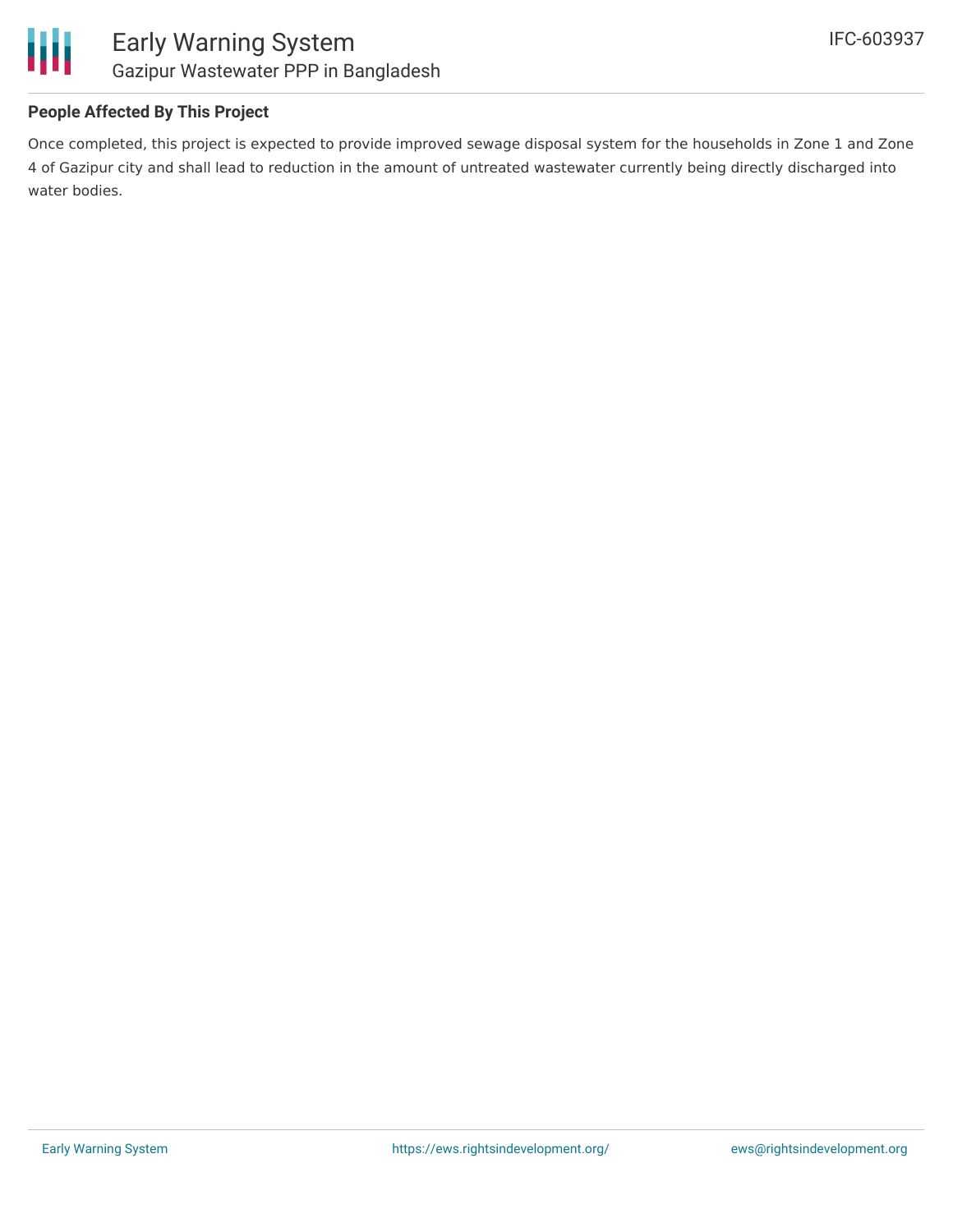

#### **Investment Description**

• International Finance Corporation (IFC)